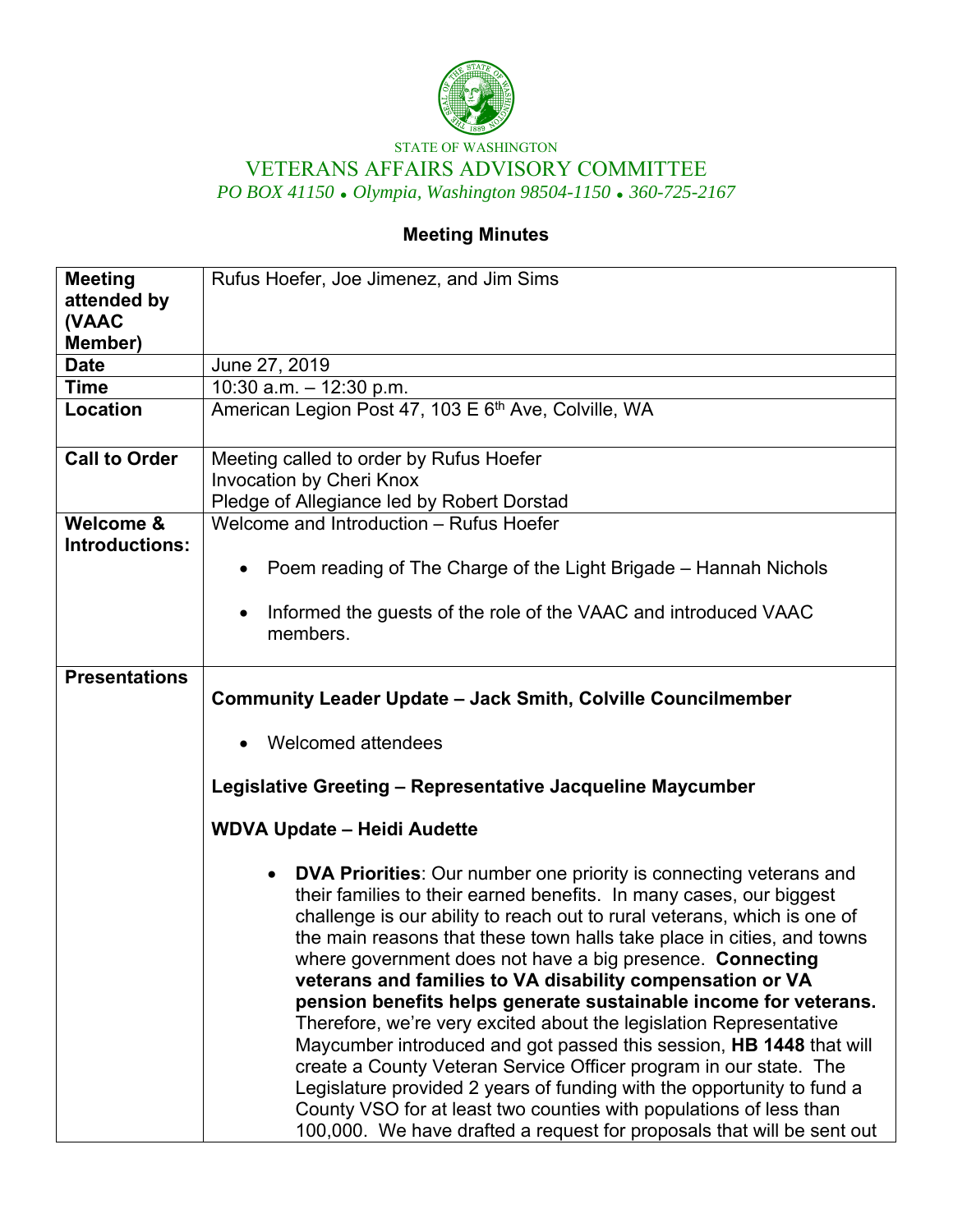| in a few weeks so that Counties can determine whether they are<br>interested in applying for this grant funding.                                                                                                                                                                                                                                                                                                                                                                                                                                                                                                                                                                                                                                                                                                                                                                                                                                                                                                                                                        |
|-------------------------------------------------------------------------------------------------------------------------------------------------------------------------------------------------------------------------------------------------------------------------------------------------------------------------------------------------------------------------------------------------------------------------------------------------------------------------------------------------------------------------------------------------------------------------------------------------------------------------------------------------------------------------------------------------------------------------------------------------------------------------------------------------------------------------------------------------------------------------------------------------------------------------------------------------------------------------------------------------------------------------------------------------------------------------|
| <b>Emotional Wellness and Suicide Prevention and Awareness:</b><br>During the last legislative session, the legislature budgeted \$282,000 in<br>one-time funding to develop a statewide plan to reduce suicide among<br>service members, veterans, and their families. Our Counseling and<br>Wellness team is working now with partners such as Forefront to<br>incorporate a plan and training opportunities into service providers and<br>veterans advocates across the state. It's important that we make this<br>training available to you and other community providers like you.<br>You might be the person who sees that something isn't right and<br>asks the right questions at the right time.                                                                                                                                                                                                                                                                                                                                                               |
| • Serving Those Who Served Conference: This is our 4th year holding<br>a completely free conference in Eastern WA. This year, it will be held<br>the Tri Cities July 17-18. If you haven't registered, there is still time and<br>we would love to see you there!                                                                                                                                                                                                                                                                                                                                                                                                                                                                                                                                                                                                                                                                                                                                                                                                       |
| Focus on Eastern Washington: We have State Veteran Homes in<br>Walla Walla and Spokane. We have a State Veterans Cemetery<br>located in Medical Lake and we are planning for a second cemetery<br>near the Tri-cities or Yakima area. We also have our new Veterans<br>Service Center in Spokane, which Cat Nichols is here to tell you much<br>more about. This year, the legislature provided funding to hire a TBI<br>coordinator to serve eastern WA, so Dan Overton our current TBI<br>coordinator is working on getting someone into that position as well.                                                                                                                                                                                                                                                                                                                                                                                                                                                                                                       |
| Armed Forces License Plates: The vast majority of the funding is<br>used to operate the State Veterans Cemetery in Medical Lake. Some<br>funds are also used to provide services to homeless veterans who<br>might not qualify for other VA programs. So if you don't have your plate<br>yet, we hope you'll consider purchasing one. They are available to<br>veterans, active duty and family members. There is also an option to<br>put Veterans Emblems on any license plate. Veterans can select from<br>emblems such as the Bronze Star, Distinguished Service Cross, US<br>Veteran as well as two campaign ribbons such as the Vietnam Service<br>Ribbon, National Defense Medal or Afghanistan Campaign Medal. The<br>emblem packets are \$15 and provide funding for Memorials around the<br>state. The VAAC is currently accepting grant applications to provide<br>funds for new memorials or upkeep on existing memorials. Typically,<br>grants range from a few hundred dollars to \$2,000 or so depending on<br>the number of requests the VAAC receives. |
| Two other plates that I would like to mention along with some<br>legislation that changed fees for them are the Purple Heart License<br>Plates, and the Gold Star License Plates. Veterans eligible for the<br>Purple Heart plates will now receive one plate at no cost, the plate is<br>free and the registration for that vehicle is free. The same is true for<br>Gold Star Plates for widows and parents. Other Gold Star family                                                                                                                                                                                                                                                                                                                                                                                                                                                                                                                                                                                                                                   |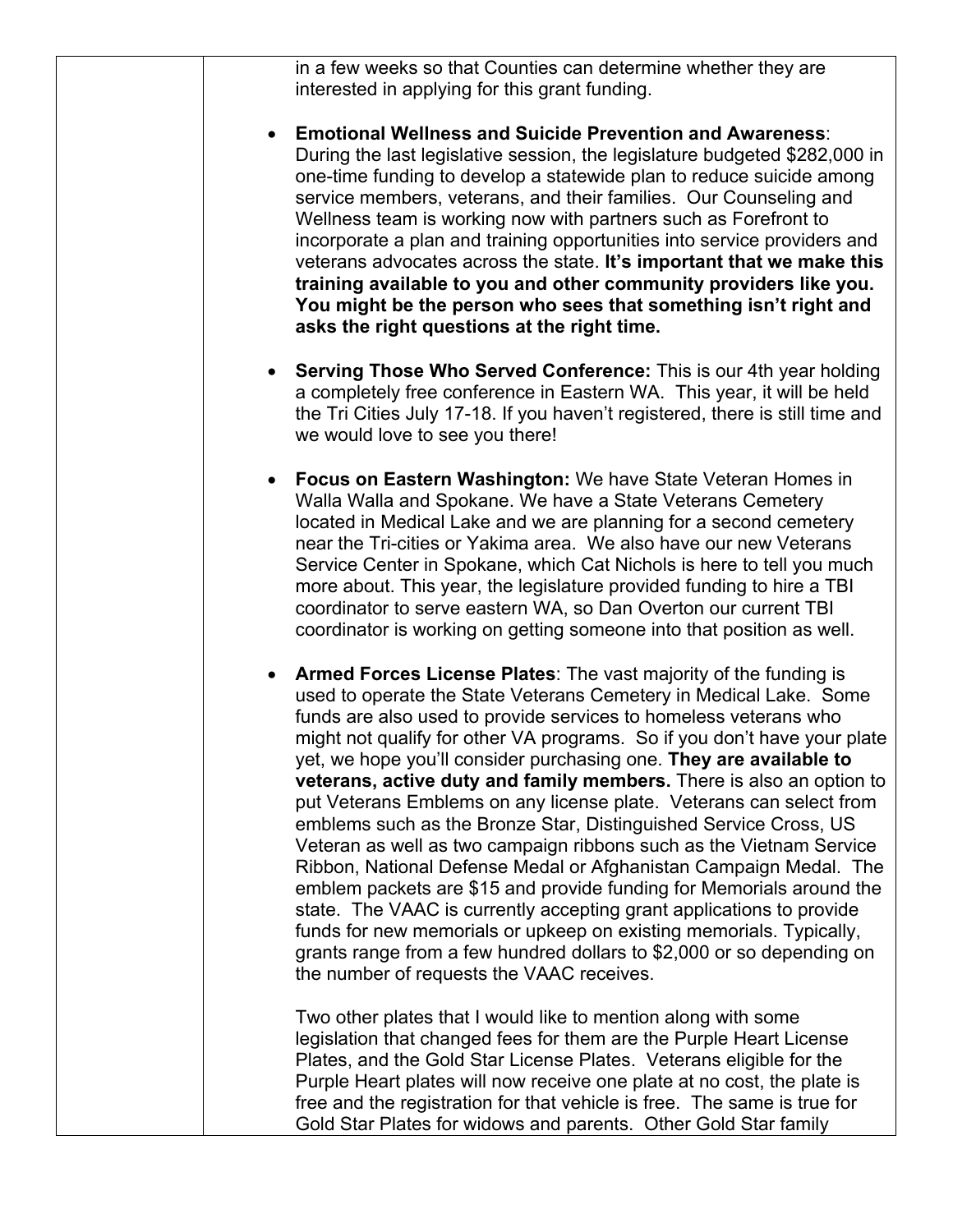members will continue to pay an \$8.75 plate fee and their regular annual registration fees.

• **SB 5160:** The last piece of legislation I want to highlight is SB 5160 which modifies property tax exemption and deferral programs in WA State. The bill changed the income thresholds for the senior citizen, individuals with disabilities, and veterans property tax exemptions. The disability rating for veterans to qualify moved from 100% to 80%. Keep in mind, veterans can still qualify for these exemptions just as any other citizen by meeting the disability or age requirements. Income ceilings based on a percentage of county median household income are added to each threshold category as follows for tax collection year 2020. So rather than the \$30,000 income threshold. "Income threshold one" is equal to the greater of income threshold one for the previous year or 45 percent of county median household income. Rather than the \$35,000 income threshold. "Income threshold two" is equal to the greater of income threshold two for the previous year or 55 percent of county median household income. Rather than the \$40,000 income threshold. "Income threshold three" is equal to the greater of income threshold three for the previous year or 65 percent of county median household income.

## **Mann-Grandstaff VA Medical Center – Isaiah Bryant and Marcus Dallas**

- The U.S. Department of Veterans Affairs (VA) launched its new and improved Veterans Community Care Program on June 6, 2019, implementing portions of the VA Maintaining Internal Systems and Strengthening Integrated Outside Networks Act of 2018 (MISSION Act), which both ends the Veterans Choice Program and establishes a new Veterans Community Care Program.
- The MISSION Act will strengthen the nationwide VA Health Care System by empowering Veterans with more health care options.
- If veterans have old Choice authorizations, those authorizations are still valid.
- Under the new Veterans Community Care Program, Veterans can work with their VA health care provider or other VA staff to see if they are eligible to receive community care based on new criteria. Eligibility for community care does not require a Veteran to receive that care in the community; Veterans can still choose to have VA provide their care. Veterans may elect to receive care in the community if they meet any of the following six eligibility criteria:
	- 1. A Veteran needs a service not available at any VA medical facility.
	- 2. A Veteran lives in a U.S. state or territory without a full-service VA medical facility. Specifically, this would apply to Veterans living in Alaska, Hawaii, New Hampshire and the U.S. territories of Guam,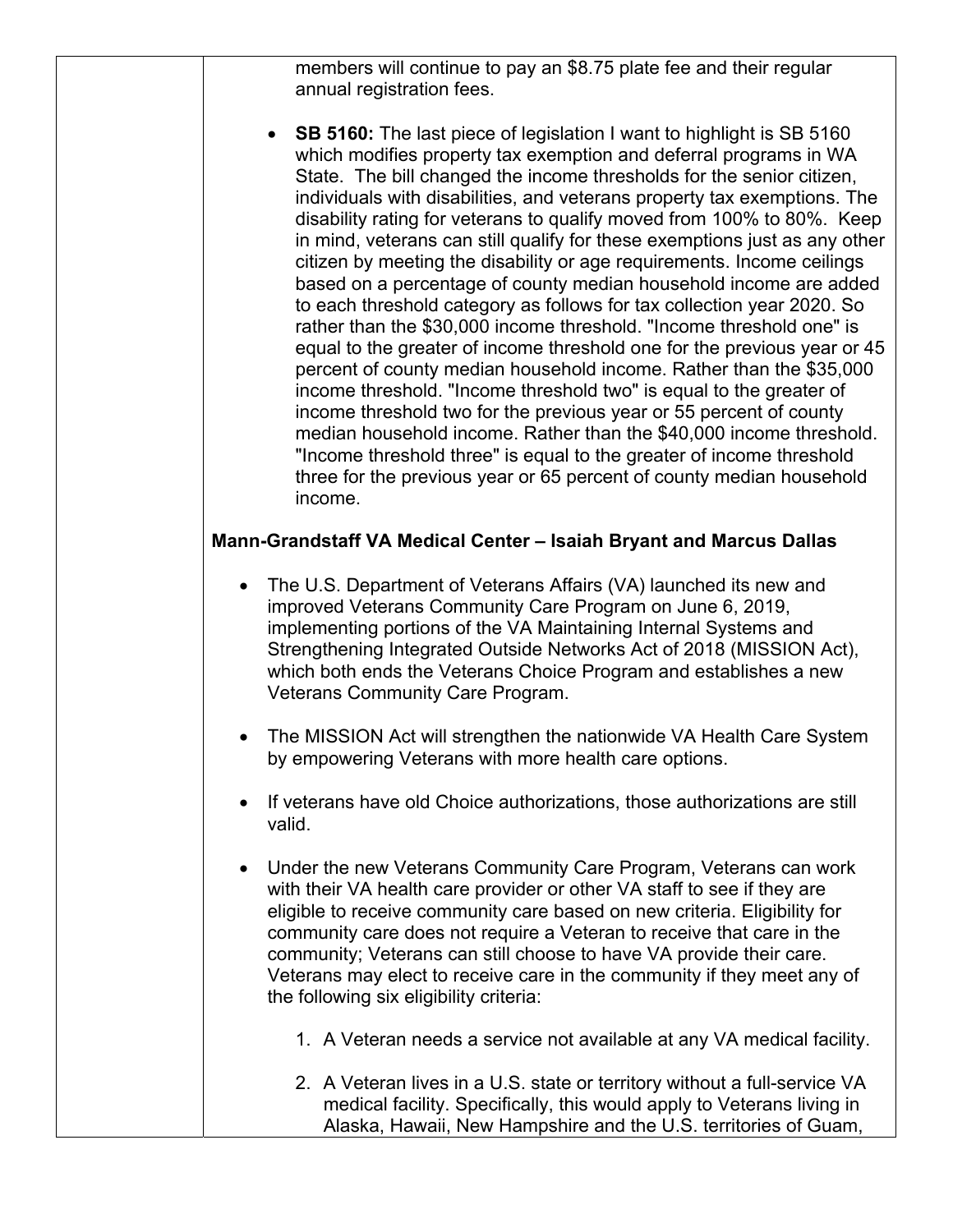| American Samoa, the Northern Mariana Islands and the U.S. Virgin<br>Islands.                                                                                                                                                                                                                                                                                                                                                                                               |
|----------------------------------------------------------------------------------------------------------------------------------------------------------------------------------------------------------------------------------------------------------------------------------------------------------------------------------------------------------------------------------------------------------------------------------------------------------------------------|
| 3. A Veteran qualifies under the "grandfather" provision related to<br>distance eligibility under the Veterans Choice Program.                                                                                                                                                                                                                                                                                                                                             |
| 4. VA cannot furnish care within certain designated access standards.<br>The specific access standards are described below:                                                                                                                                                                                                                                                                                                                                                |
| Drive time to a specific VA medical facility: To equal thirty-<br>minute average drive time for primary care, mental health and<br>noninstitutionalized extended care services and sixty-minute<br>average drive time for specialty care. Note: Drive times are<br>calculated using geomapping software.                                                                                                                                                                   |
| Appointment wait time at a specific VA medical facility: Twenty<br>days from the date of request for primary care, mental health care<br>and noninstitutionalized extended care services, unless the Veteran<br>agrees to a later date in consultation with his or her VA health care<br>provider. Twenty-eight days for specialty care from the date of<br>request, unless the Veteran agrees to a later date in consultation<br>with his or her VA health care provider. |
| 5. The Veteran and the referring clinician agree it is in the best medical<br>interest of the Veteran to receive community care based on defined<br>factors.                                                                                                                                                                                                                                                                                                               |
| 6. VA has determined that a VA medical service line is not providing<br>care in a manner that complies with VA's standards for quality<br>based on specific conditions (Does not apply to WA State)                                                                                                                                                                                                                                                                        |
| The MISSION Act Strengthens VA's ability to recruit and retain clinicians.<br>Authorizes "Anywhere to Anywhere" telehealth across state lines.<br>Empowers Veterans with increased access to community care and<br>establishes a new urgent care benefit that eligible Veterans can access<br>through VA's network of urgent care providers in the community.                                                                                                              |
| The Mann-Grandstaff VA Medical Center will be the test center for this new<br>program. There may be issues with this new system as it is initiated and<br>asks that everyone be patient as they make this transition.                                                                                                                                                                                                                                                      |
| Veterans Cemetery - Heidi Audette, DVA Communications Director                                                                                                                                                                                                                                                                                                                                                                                                             |
| The Washington State Veterans Cemetery is located near Spokane in<br>Medical Lake.                                                                                                                                                                                                                                                                                                                                                                                         |
| <b>Burial Benefits include:</b>                                                                                                                                                                                                                                                                                                                                                                                                                                            |
| Interment in veterans cemetery<br><b>Plot</b>                                                                                                                                                                                                                                                                                                                                                                                                                              |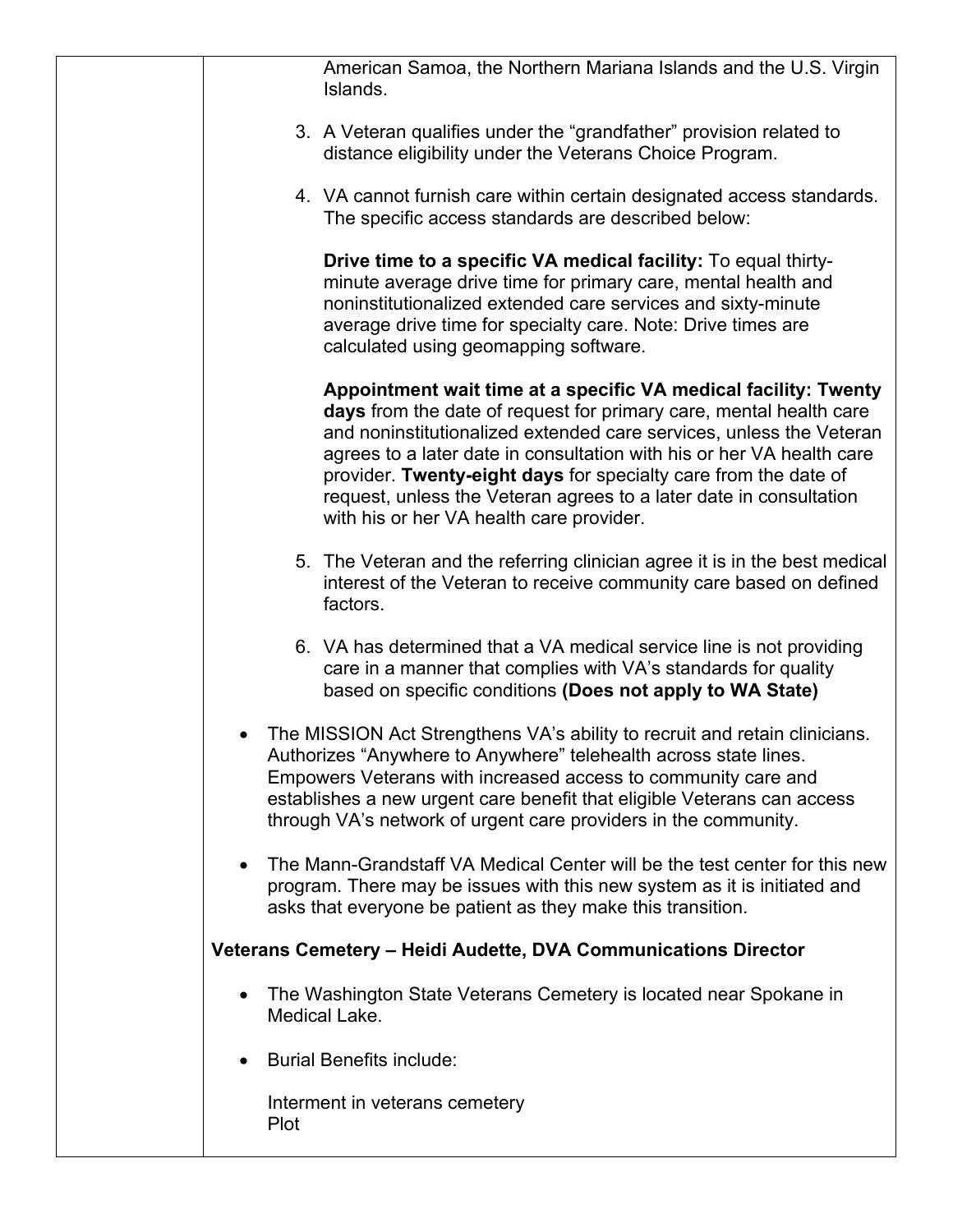Memorial Service to include Military Honors, authorized by fed statute

Perpetual care of veterans cemetery

Presidential Memorial Certificate (PMC)

Burial Flag (funeral director or US Post Office)

Eligibility:

Active Duty service

Minimum Length of service requirement

Honorable or General discharge

Guard/Reservists – activated (federal) with qualifying characterization

Federal Burial Allowance – contingent on service connected disability and cause of death being attributed to disability (\$300 to \$2,000), may cover transportation costs

Veterans qualification is precondition for a spouse or child to qualify

Vet does not have to be interred at a state or national cemetery for the spouse to be interred there (example vet's burial at sea)

Adult children, disabled before the age of 21 – very case specific, medical documentation must support

- Recommend submitting pre registrations to ensure eligibility
- The comital shelter has now been completed and provides an enclosed space with heat during the winter months.

## **WDVA Veterans Services Division and Homeless Veteran Services – Steve Gill, DVA Veteran Services Administrator**

- Manages DVA field service and VSO programs (i.e. VFW and American Legion).
- We offer fiduciary services for veterans who are unable to manage their finances. 300 veterans currently are enrolled in this program. Most of these veterans live independently in their community.
- Transitional Housing Program. We have 100 beds of transitional housing. Beds are located in Western WA however; veterans in Eastern WA can apply for transitional housing. Most stay for 9 to 12 months and often find permanent housing.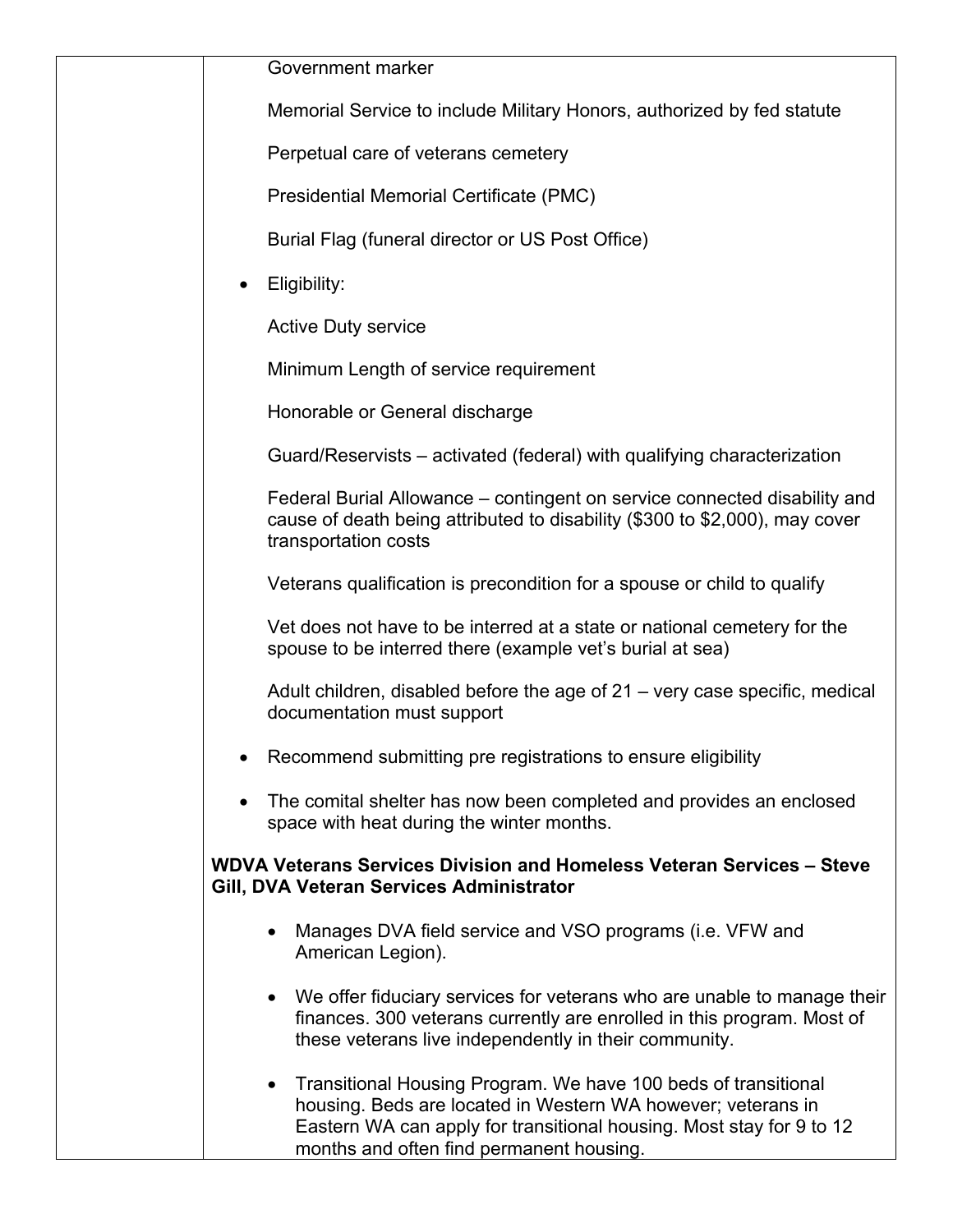|           | DVA collaborates with WorkSource to help assist veterans with finding<br>employment.                                                                                                                                                                                                                                                                            |
|-----------|-----------------------------------------------------------------------------------------------------------------------------------------------------------------------------------------------------------------------------------------------------------------------------------------------------------------------------------------------------------------|
|           | • Veterans Innovation Program: A grant that can be received to meet<br>short term needs. Typically, this is a one-time grant to help veterans get<br>on their feet. We collaborate with WorkSource with this program (they<br>provide the case management).                                                                                                     |
| $\bullet$ | Currently nationwide, 25% of veterans receive their veteran benefits.<br>We are working to increase this number and our goal is to reach 30%.                                                                                                                                                                                                                   |
| $\bullet$ | Will work with new County VSOs as established per new legislation.                                                                                                                                                                                                                                                                                              |
| $\bullet$ | Counseling and Wellness Program: We have contracted PTSD<br>Counselors, and other programs (Vet Corps) that provide mental health<br>services to veterans.                                                                                                                                                                                                      |
|           | <b>Employment - Brandon Harting, WorkSource Colville</b>                                                                                                                                                                                                                                                                                                        |
|           | • Works with veterans and employers to hire veterans.                                                                                                                                                                                                                                                                                                           |
|           | Assesses a veteran's ability in an effort to assist with finding<br>employment.                                                                                                                                                                                                                                                                                 |
| $\bullet$ | Looks for businesses that hire veterans and connects veterans to<br>veteran friendly businesses.                                                                                                                                                                                                                                                                |
|           | Spokane County Regional Veteran Service Center - Cat Nichols, Director,<br><b>Spokane County Regional Veterans Service Center</b>                                                                                                                                                                                                                               |
|           | We opened our new center on March 1 and located in Spokane Valley<br>with a goal to open a regional service center that assists Eastern<br>Washington veterans.                                                                                                                                                                                                 |
| $\bullet$ | The center has five registered VSOs on site to assist veterans with<br>claims.                                                                                                                                                                                                                                                                                  |
| $\bullet$ | On Sep 21, there will be a Veterans Stand Down here in Colville at the<br>Northeast Washington Fairgrounds. The event is open to all veterans<br>(from any state) as well as to the spouses of deceased veterans. Lunch<br>will be provided.                                                                                                                    |
|           | Mobile Veteran Center - Eliseo "Joe" Dumlao, Veterans Outreach Specialist<br>at the Spokane Veterans Center                                                                                                                                                                                                                                                     |
|           | • Vet Centers are community-based counseling centers that provide a<br>wide range of social and psychological services, including professional<br>readjustment counseling to eligible Veterans, active duty service<br>members, including National Guard and Reserve components, and<br>their families. Readjustment counseling is offered to make a successful |
|           |                                                                                                                                                                                                                                                                                                                                                                 |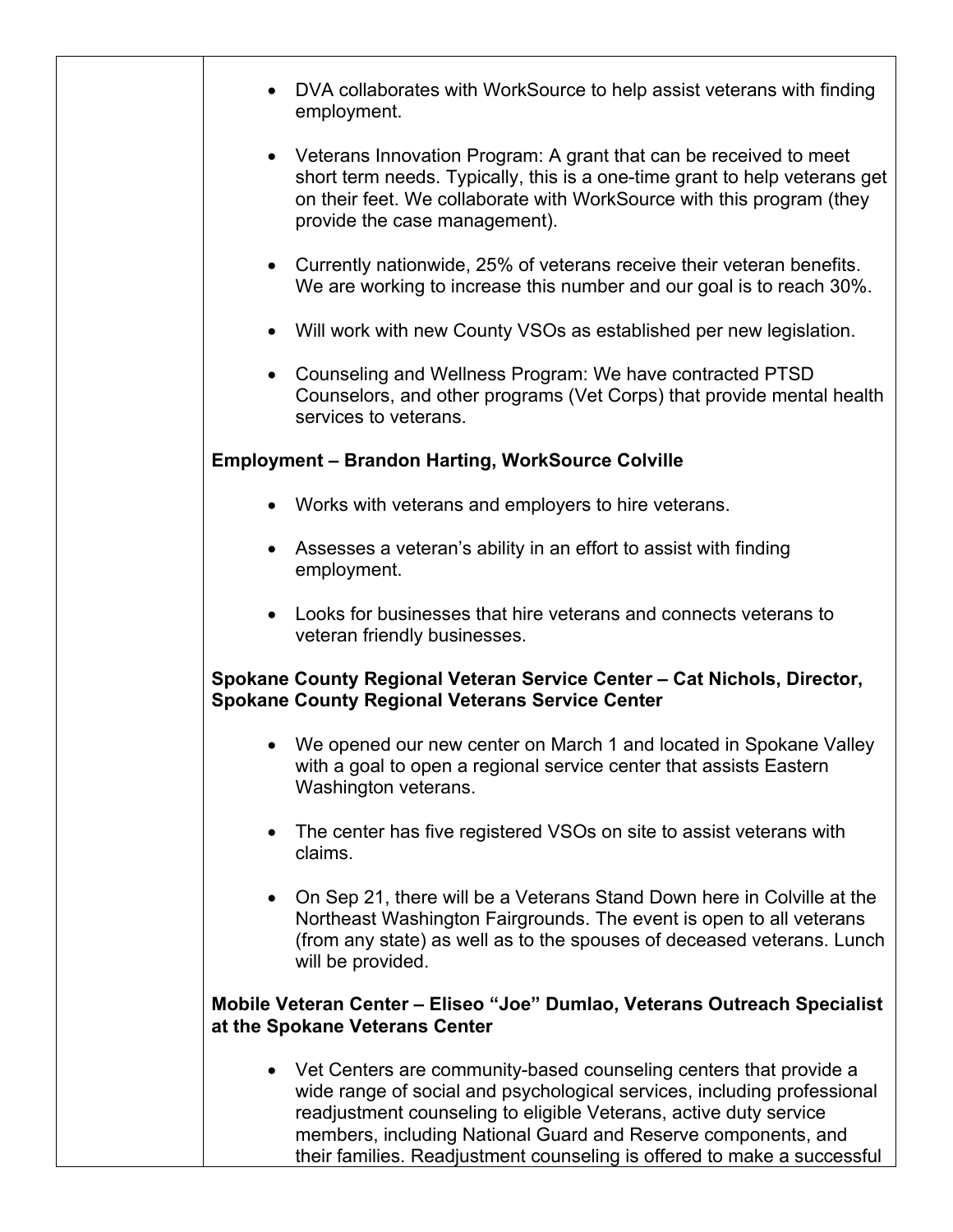| transition from military to civilian life or after a traumatic event<br>experienced in the military. Individual, group, marriage and family<br>counseling is offered in addition to referral and connection to other VA<br>or community benefits and services. Vet Center counselors and<br>outreach staff, many of whom are Veterans themselves, are<br>experienced and prepared to discuss the tragedies of war, loss, grief<br>and transition after trauma. |
|----------------------------------------------------------------------------------------------------------------------------------------------------------------------------------------------------------------------------------------------------------------------------------------------------------------------------------------------------------------------------------------------------------------------------------------------------------------|
| Vet Center Eligibility: All Veterans are encouraged to seek Vet Center<br>services. Any Veterans and active duty Service members, to include<br>members of the National Guard and Reserve components, are eligible<br>if any of the following applies:                                                                                                                                                                                                         |
| Have served on active military duty in any combat theater or area of<br>hostility.                                                                                                                                                                                                                                                                                                                                                                             |
| Experienced a military sexual trauma.                                                                                                                                                                                                                                                                                                                                                                                                                          |
| Provided direct emergent medical care or mortuary services, while<br>serving on active military duty, to the casualties of war, or                                                                                                                                                                                                                                                                                                                             |
| Served as a member of an unmanned aerial vehicle crew that provided<br>direct support to operations in a combat zone or area of hostility.                                                                                                                                                                                                                                                                                                                     |
| Vietnam Era Veterans who have accessed care at a Vet Center prior to<br>January 1, 2004.                                                                                                                                                                                                                                                                                                                                                                       |
| Vet Center services are also provided to family members of Veterans<br>and Service members for military-related issues when they aid in the<br>readjustment of those who have served. This includes bereavement<br>counseling for families who experience an active duty death.                                                                                                                                                                                |
| Readjustment Counseling is focused on combat veterans (to include<br>drone operators) and those who have experienced Military Sexual<br>Trauma. Readjustment Counseling is strictly confidential and files are<br>not shared with the Federal VA.                                                                                                                                                                                                              |
| Vet Center Program is part of the Federal VA but separate from the VA<br>Hospital located in Spokane.                                                                                                                                                                                                                                                                                                                                                          |
| The Mobile Vet Center provides readjustment counseling and<br>information resources to Veterans across Washington State. Like<br>community-based Vet Centers, Mobile Vet Centers focus on services<br>that help Veterans make the difficult transition between military and<br>civilian life.                                                                                                                                                                  |
| Q&A - Facilitated by Rufus Hoefer                                                                                                                                                                                                                                                                                                                                                                                                                              |
| Q: How long is the backlog for community care program?<br>A: About thirty days (answer provided by VA MISSION Act team)                                                                                                                                                                                                                                                                                                                                        |